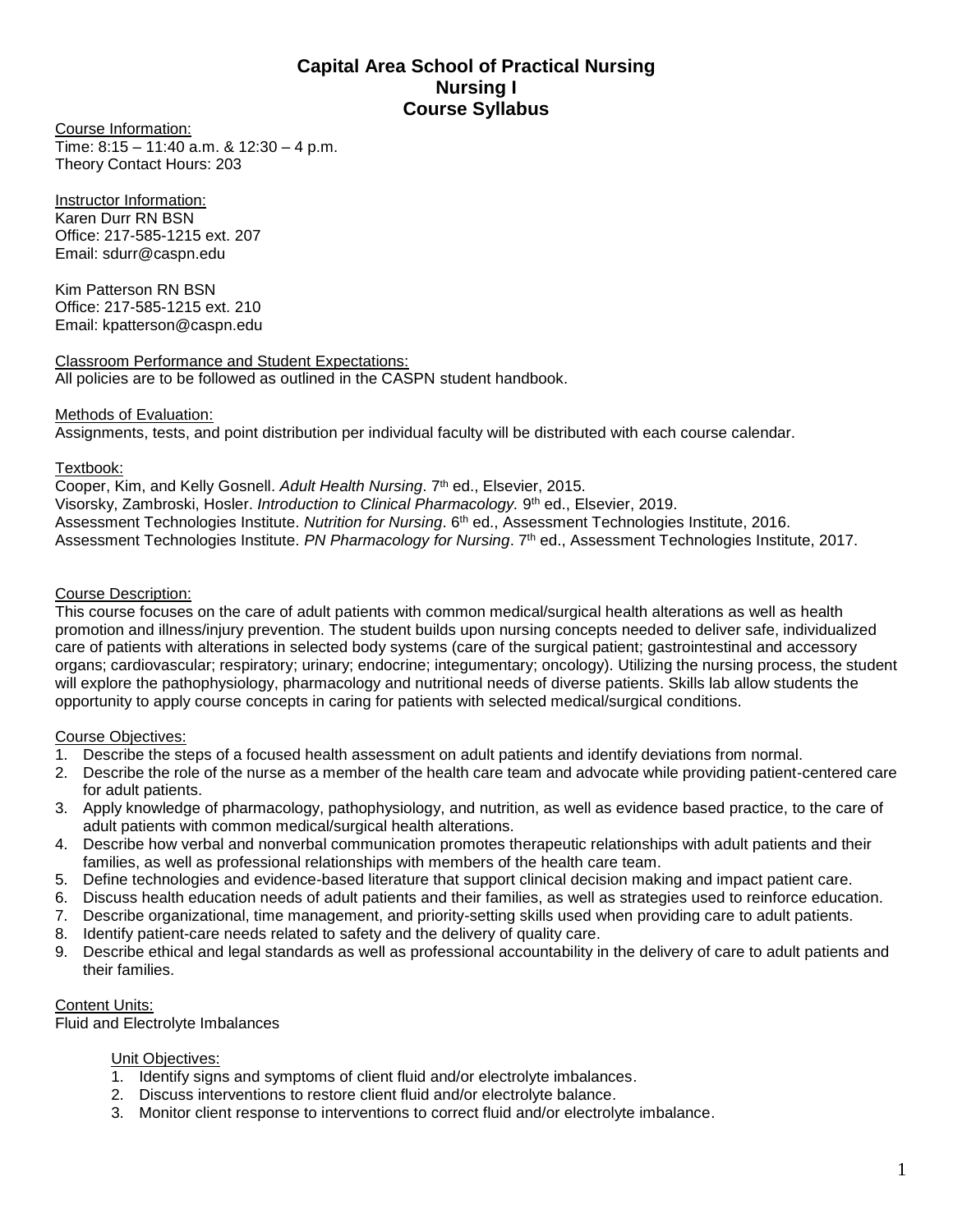## Content Topics:

- a. Laboratory Values (BUN, cholesterol (total), glucose, hematocrit, hemoglobin, glycosylated hemoglobin (HgbA1C), platelets, potassium, sodium, WBC, creatinine, PT, PTT & APTT, INR)
- b. Compare client laboratory values to normal laboratory values
- c. Perform blood glucose monitoring
- d. Collect specimen for diagnostic testing (e.g., blood, urine, stool, or sputum)
- e. Reinforce client teaching on purposes of laboratory tests
- f. Monitor diagnostic or laboratory test results
- g. Notify primary health care provider about client laboratory test results

## Content Units:

ABGs and Acid-Base Balance

#### Unit Objectives:

- 1. Recognize alterations in the laboratory values of arterial pH, CO2, HCO3, and O2 indicative of respiratory and metabolic acidosis or alkalosis.
- 2. Differentiate between the clinical manifestations of respiratory and metabolic acidosis or alkalosis.
- 3. Apply knowledge of pathophysiology when planning care for patients with respiratory or metabolic acidosis or alkalosis.
- 4. Identify priority actions for patients with respiratory and metabolic acidosis or alkalosis.
- 5. Recognize the indications for administration of potassium supplements, Kayexalate, and sodium bicarbonate.

## Content Units:

Alteration in Oxygenation

#### Unit Objectives:

- 1. Recognize components of a focused assessment that should be included when collecting data on adults who have an alteration in oxygenation.
- 2. Apply knowledge of anatomy, physiology, pathophysiology, nutrition, and developmental variations when helping to plan care for adults who have an alteration in oxygenation.
- 3. Recognize alterations in collected data (including focused assessment and laboratory values) related to alterations in oxygenation.
- 4. Identify priority actions for adults who have an alteration in oxygenation.
- 5. Apply knowledge of the actions, potential side effects, and nursing implications when administering medications to adults who have an alteration in oxygenation.
- 6. Describe the role of the nurse in identifying safety needs, providing quality care, and health care education to adults who have an alteration in oxygenation.

#### Content Topics:

- a. Pathophysiology/ Obstructive disorders (emphysema and chronic bronchitis, COPD)
- b. Pathophysiology/ Trauma related disorders (pneumothorax, hemothorax)
- c. Pathophysiology/ Abnormal cell proliferation disorders (laryngeal cancer, lung cancer)
- d. Pharmacology/ Glucocorticoids (oral and inhaled)
- e. Pharmacology/ Methylxanthines
- f. Pharmacology/ Mast cell stabilizers
- g. Pharmacology/ Anticholinergics (inhaled)
- h. Pharmacology/ Leukotriene modifiers
- i. Pharmacology/ Beta 2-adrenergic agonists
- j. Nutrition/ Diet for patients with nutritional deficit (high calorie, high protein diet with limitation of empty liquids)
- k. Nutrition/ Diets for patients with dyspnea (soft diet, small frequent meals)
- l. Nutrition/ Nutritional supplements (high calorie, low carbohydrate)

#### Content Units:

Alterations in Cardiac Output and Tissue Perfusion

Unit Objectives:

- 1. Recognize components of a focused assessment that should be included when collecting data on adults who have an alteration in cardiac output and tissue perfusion.
- 2. Apply knowledge of anatomy, physiology, pathophysiology, nutrition, and developmental variations when helping to plan care for adults who have an alteration in cardiac output and tissue perfusion.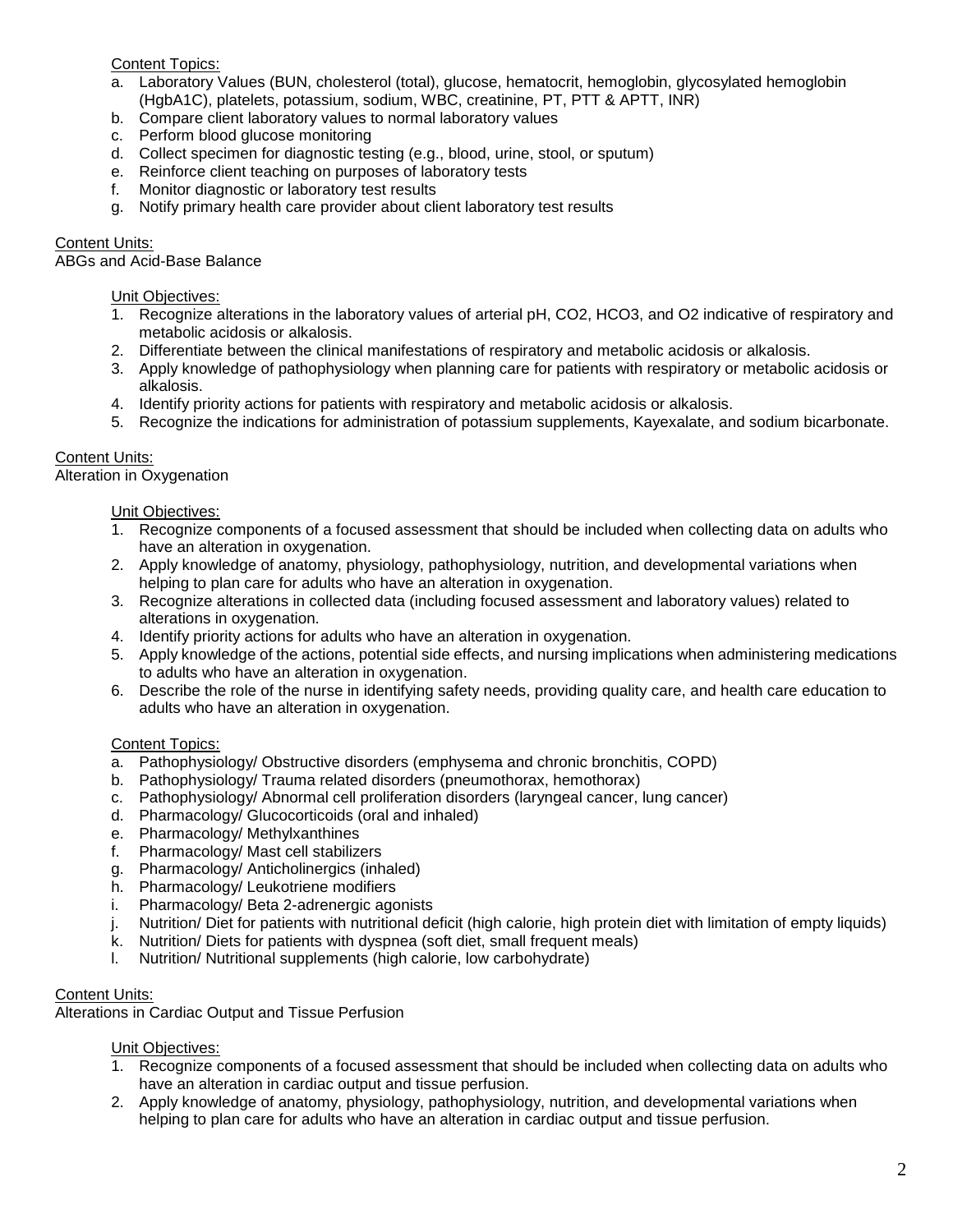- 3. Recognize alterations in collected data (including focused assessment and laboratory values) related to alterations in cardiac output and tissue perfusion.
- 4. Identify priority actions for adults who have an alteration in cardiac output and tissue perfusion.
- 5. Apply knowledge of the actions, potential side effects, and nursing implications when administering medications to adults who have an alteration in cardiac output and tissue perfusion.
- 6. Describe the role of the nurse in identifying safety needs, providing quality care, and health care education to adults who have an alteration in cardiac output and tissue perfusion.

## Content Topics:

- a. Pathophysiology/ Ischemic disorders (angina, myocardial infarction)
- b. Pathophysiology/ Decreased cardiac output disorders (congestive heart failure, pulmonary edema, valvular disorders)
- c. Pathophysiology/ Electrical conduction disorders (arrhythmias, electronic pacing, cardioversion)
- d. Pathophysiology/ Peripheral vascular disorders (peripheral vascular disease, peripheral arterial disease)
- e. Pathophysiology/ Decreased arterial pressure disorders (postural hypotension, hypovolemic shock, septic shock)
- f. Pharmacology/ Organic nitrates
- g. Pharmacology/ Cardiac Glycosides.
- h. Pharmacology/ Beta and alpha adrenergic blockers
- i. Pharmacology/ Centrally acting alpha agents
- j. Pharmacology/ Atropine
- k. Pharmacology/ Antilipemics
- l. Pharmacology/ Antiplatelets
- m. Pharmacology/ Anticoagulants
- n. Pharmacology/ Low-dose aspirin
- o. Pharmacology/ Thrombolytics
- p. Pharmacology/ Renin-angiotension-aldosterone system (RAAS) drugs
- q. Nutrition/ Dietary Approaches to Stop Hypertension (DASH) diet
- r. Nutrition/ Therapeutic Lifestyle Changes (TLC) diet

## Content Units:

Alterations in Regulation and Metabolism

#### Unit Objectives:

- 1. Recognize components of a focused assessment that should be included when collecting data on adults who have an alteration in regulation and metabolism.
- 2. Apply knowledge of anatomy, physiology, pathophysiology, nutrition, and developmental variations when helping to plan care for adults who have an alteration in regulation and metabolism.
- 3. Recognize alterations in collected data (including focused assessment and laboratory values) related to alterations in regulation and metabolism.
- 4. Identify priority actions for adults who have an alteration in regulation and metabolism.
- 5. Apply knowledge of the actions, potential side effects, and nursing implications when administering medications to adults who have an alteration in regulation and metabolism.
- 6. Describe the role of the nurse in providing quality care to adults who have an alteration in regulation and metabolism.

#### Content Topics:

- a. Pathophysiology/ Endocrine/exocrine disorders (SIADH, diabetes insipidus, thyroid and parathyroid disorders)
- b. Pathophysiology/ Adrenal disorders (Addison's disease, Cushing's disease)
- c. Pathophysiology/ Pancreatic disorders (Diabetes Type 1/2)
- d. Pharmacology/ Thyroid hormones
- e. Pharmacology/ Thyrotropin-releasing hormone
- f. Pharmacology/ Thyroid hormone synthesis inhibitor
- g. Pharmacology/ Radioactive and nonradioactive iodine
- h. Pharmacology/ Antidiuretic hormone preparation
- i. Pharmacology/ Glucocorticoid and mineralcorticoid hormones
- j. Pharmacology/ Insulins
- k. Pharmacology/ Oral hypoglycemics
- l. Nutrition/ Addison's diet (high caloric, high sodium, low potassium diet, small)
- m. Nutrition/ Consistent carb diet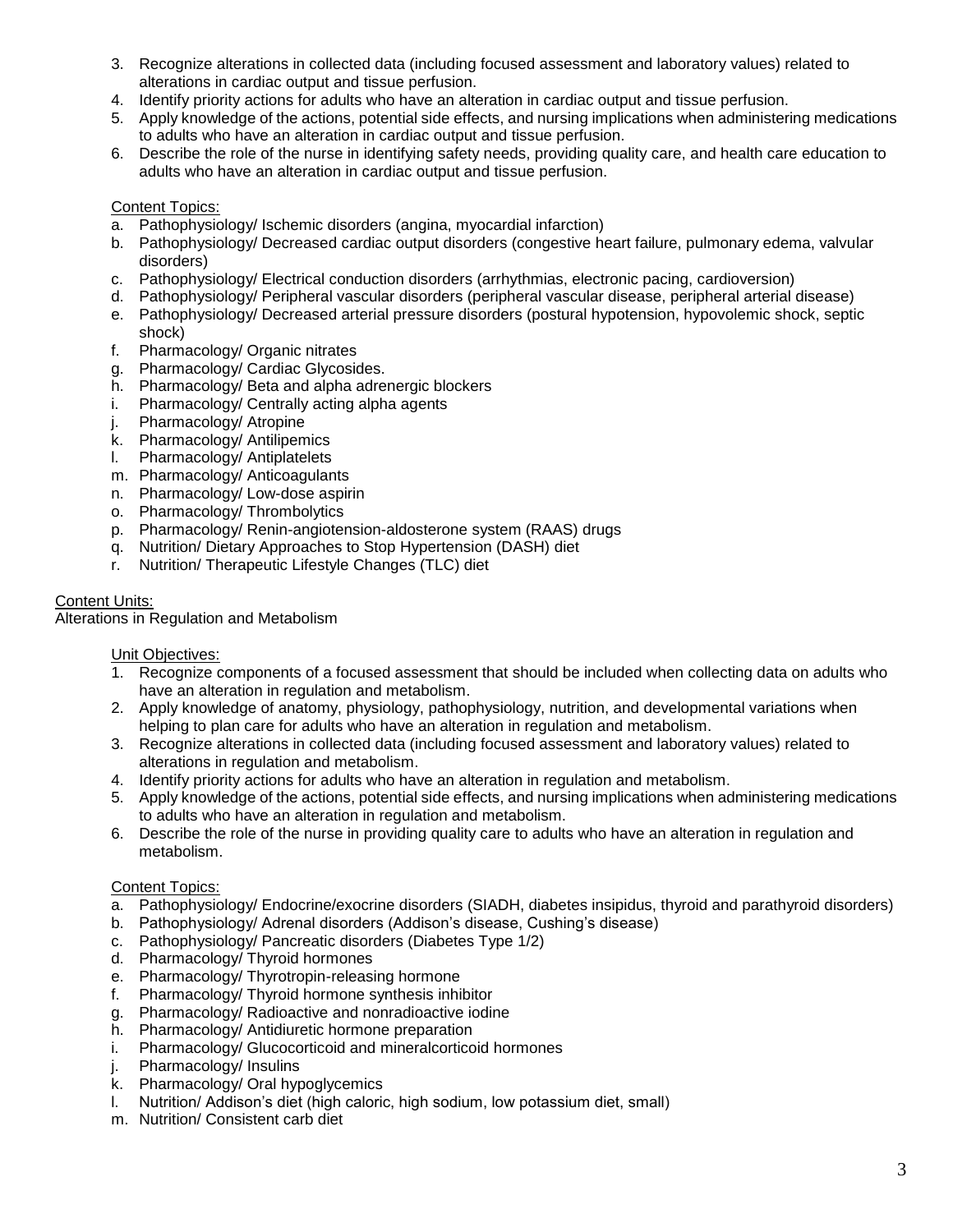## Unit Objectives:

- 1. Recognize components of a focused assessment that should be included when collecting data on adults who have an alteration in excretion.
- 2. Apply knowledge of anatomy, physiology, pathophysiology, nutrition, and developmental variations when helping to plan care for adults who have alteration in excretion.
- 3. Identify priority actions for adults who have an alteration in excretion.
- 4. Apply knowledge of the actions, potential side effects, and nursing implications when administering medications to adults who have an alteration in excretion.
- 5. Recognize alterations in laboratory values related to alterations in excretion.
- 6. Discuss the correct use and functioning of therapeutic devices that support excretion.
- 7. Describe the role of the nurse in providing quality care to adults who have an alteration in excretion.
- 8. Identify health care education and safety needs for adults who have an alteration in excretion.

## Content Topics:

- a. Pathophysiology/ Infectious and inflammatory disorders (pyelonephritis, glomerulonephritis, acute and chronic renal failure)
- b. Pathophysiology/ Renal calculi (kidney stones, urolithiasis)
- c. Pathophysiology/ Abnormal cell proliferation (kidney cancer, bladder cancer)
- d. Pharmacology/ Antibiotics (sulfonamides, trimethoprim)
- e. Pharmacology/ Erythropoetic growth factors
- f. Nutrition/ Low sodium, low potassium, low protein diet
- g. Nutrition/ Low purine diet

## Content Units:

Alterations in Ingestion, Digestion, Absorption, and Elimination

#### Unit Objectives:

- 1. Recognize components of a focused assessment that should be included when collecting data on adults who have an alteration in ingestion, digestion, absorption, and elimination.
- 2. Apply knowledge of anatomy, physiology, pathophysiology, nutrition, and developmental variations when helping to plan care for adults who have an alteration in ingestion, digestion, absorption, and elimination.
- 3. Recognize alterations in collected data (including focused assessment and laboratory values) related to alterations in ingestion, digestion, absorption, and elimination.
- 4. Identify priority actions for adults who have an alteration in ingestion, digestion, absorption, and elimination.
- 5. Apply knowledge of the actions, potential side effects, and nursing implications when administering medications to adults who have an alteration in ingestion, digestion, absorption, and elimination.
- 6. Describe the role of the nurse in providing quality care to adults who have an alteration in ingestion, digestion, absorption, and elimination.

#### Content Topics:

- a. Pathophysiology/ Infectious and Inflammatory disorders (esophagitis, gastroesophageal reflux disease, gastroenteritis, peptic ulcer disease, Crohn's disease, ulcerative colitis, pancreatitis, cholecystitis, hepatitis, cirrhosis, appendicitis)
- b. Pathophysiology/ Structural disorders (diverticulosis, intestinal obstructions, hemorrhoids)
- c. Pathophysiology/ Abnormal cell proliferation disorders (esophageal cancer, colorectal cancer, liver cancer)
- d. Pharmacology/ Antacids
- e. Pharmacology/ H2 receptor antagonists
- f. Pharmacology/ Proton pump inhibitors
- g. Pharmacology/ Prostaglandin analogs
- h. Pharmacology/ Mucosal barrier fortifiers
- i. Pharmacology/ Sucralfate
- j. Pharmacology/ IBS specific drugs
- k. Pharmacology/ Antispasmodics
- l. Pharmacology/ Antidiarrheals
- m. Pharmacology/ Prokinetic agents (Metoclopramide ie. Reglan)
- n. Pharmacology/ Serotonin antagonists
- o. Pharmacology/ Hepatitis A, Hepatitis B Vaccinations
- p. Nutrition/ Dietary measures to decrease esophageal reflux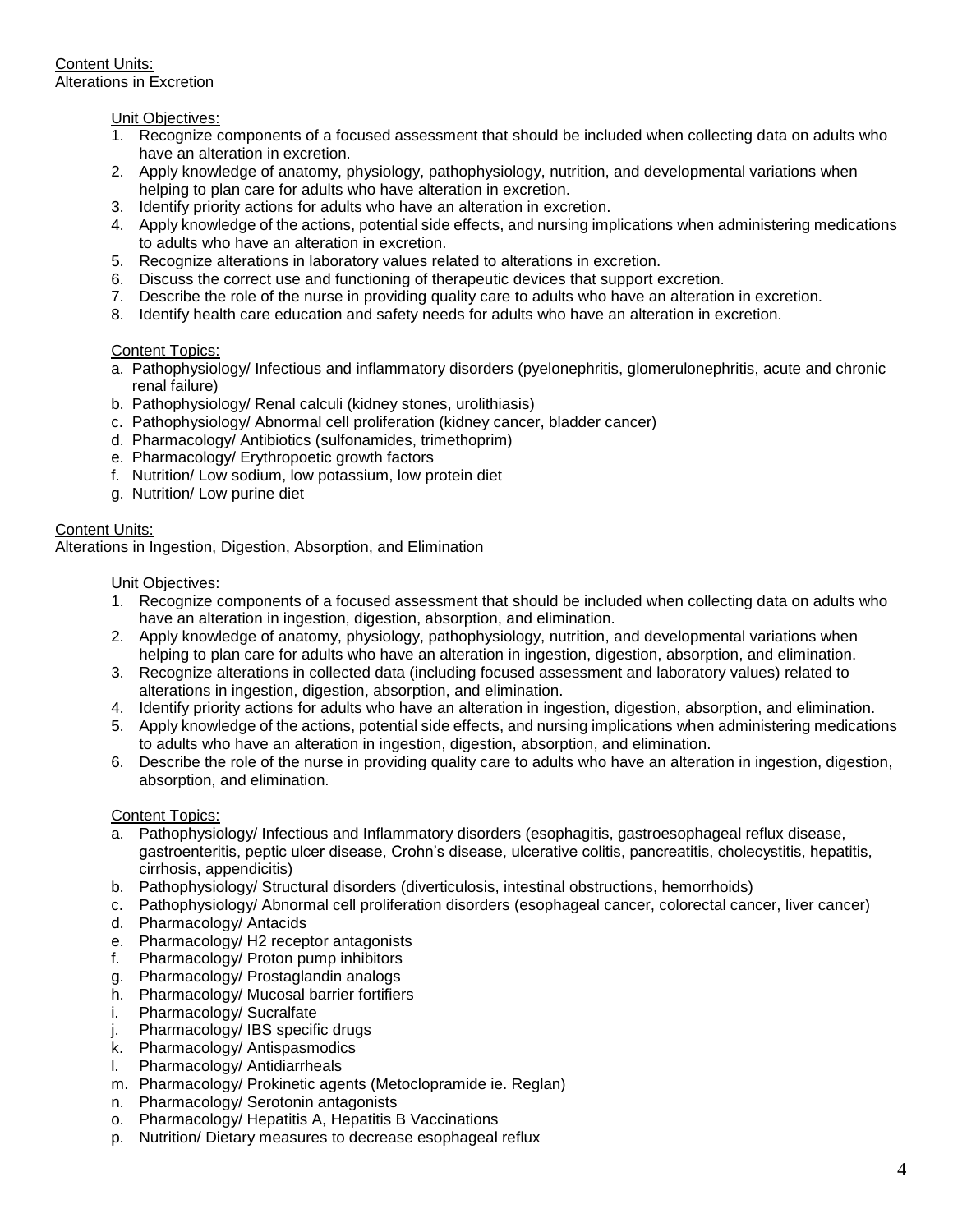- q. Nutrition/ Low fiber, los lactose, high protein, high calorie diet
- r. Nutrition/ Limited fat, high protein, high carbohydrate diet
- s. Nutrition/ High carbohydrate and calories, moderate fat and protein diet

# Content Units:

Alterations in Integument

Unit Objectives:

- 1. Recognize components of a focused assessment that should be included when collecting data on adults who have an alteration in integument.
- 2. Apply knowledge of anatomy, physiology, pathophysiology, nutrition, and developmental variations when helping to plan care for adults who have an alteration in integument.
- 3. Recognize alterations in collected data (including focused assessment and laboratory values) related to alterations in integument.
- 4. Identify priority actions for adults who have an alteration in integument.
- 5. Apply knowledge of the actions, potential side effects, and nursing implications when administering medications to adults who have an alteration in integument.
- 6. Describe the role of the nurse in identifying safety needs, providing quality care, and health care education to adults who have an alteration in integument.

# Content Topics:

- a. Pathophysiology/ Trauma related disorders (burns)
- b. Pathophysiology/ Abnormal cell proliferation disorders (basal and squamous cell cancer, melanoma)
- c. Pathophysiology/ infectious disorders (herpes zoster, herpes simplex, acne)
- d. Pathophysiology/ (eczema, psoriasis)
- e. Pharmacology/ Topical antibacterial
- f. Pharmacology/ Topical corticosteroids
- g. Pharmacology/ Antiviral agents
- h. Pharmacology/ Anti-acne agents
- i. Nutrition/ High calorie, high protein diet
- j. Nutrition/ Enteral nutrition
- k. Nutrition/ Nutritional supplements

Content Units: Pre/Post-operative Care

# Unit Objectives:

- 1. Differentiate between the various phases of the surgical experience (pre, peri, and postoperative) and Identify the role of the nurse in each of these phases.
- 2. List the responsibilities of the nurse when caring for a patient in the immediate pre- and postoperative period.
- 3. Differentiate between general and regional anesthesia and conscious sedation.
- 4. Describe the impact drugs used during a surgical procedure can have on drugs given in the immediate postoperative period.
- 5. Compare and contrast medications commonly given for postoperative pain, nausea, and vomiting.
- 6. Discuss the legal and ethical issues related to ensuring informed consent.
- 7. Discuss potential post-surgical and immobility complications and the nurses' role in preventing them (thromboemboli, pneumonia, atelectasis, wound infection, wound dehiscence and evisceration).
- 8. Intervene to provide a safe environment for the surgical patient.

# Content Topics:

- a. Opioid agonists
- b. Opioid agonists-antagonists
- c. Opioid antagonists
- d. Antiemetic
- e. Anticoagulant
- f. Anticholinergics
- g. NSAIDS